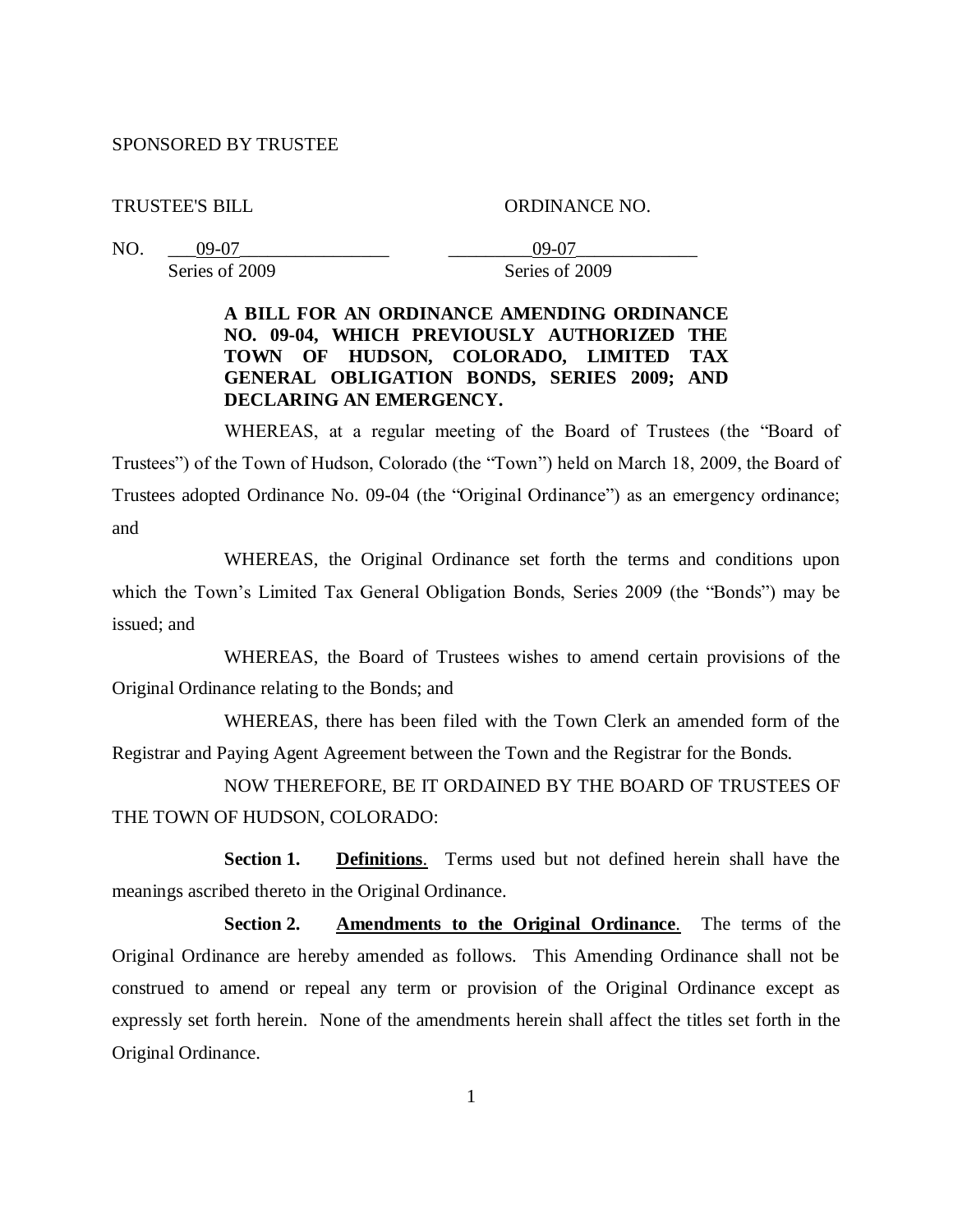A. The definitions for the following terms set forth in Section 1 of the Original Ordinance shall be amended as follows:

Ordinance: collectively, the Original Ordinance and the Amending Ordinance, which provide for the issuance and delivery of the Bonds.

Sale Certificate: the certificate executed by the Mayor or the Town Administrator dated on or before the date of delivery of the Bonds, setting forth the determinations made by the Mayor or the Town Administrator pursuant to the authority delegated by this Ordinance, including without limitation: (i) the rates of interest on the Bonds, (ii) the conditions on which and the prices at which the Bonds may be called for redemption; (iii) the existence and amount of any capitalized interest or reserve fund; (iv) the price at which the Bonds will be sold; (v) the principal amount and Authorized Denominations of the Bonds; (vi) the amount of principal of the Bonds maturing on each date; (vii) the dates on which principal and interest will be paid and the first interest payment date; and (viii) whether the payment of principal of and interest on the Bonds will be secured by a municipal bond insurance policy, all subject to the parameters and restrictions contained in this Ordinance.

B. The following definitions shall be added to Section 1 of the Original Ordinance:

Amending Ordinance: this Ordinance of the Town, which amends certain provisions of the Original Ordinance as set forth herein.

Authorized Denominations: the authorized denominations for the Bonds as set forth in the Sale Certificate.

Original Ordinance: Ordinance No. 09-04, which was adopted by the Town as an emergency ordinance at its regular meeting held on March 18, 2009.

C. The first two paragraphs of Section 5 of the Original Ordinance are hereby amended to read:

Subject to the provision of Section 11 hereof, the Bonds shall be issued in fully registered form (i.e., registered as to both principal and interest) initially registered in the name of Cede & Co. as nominee for The Depository Trust Company, New York, New York, as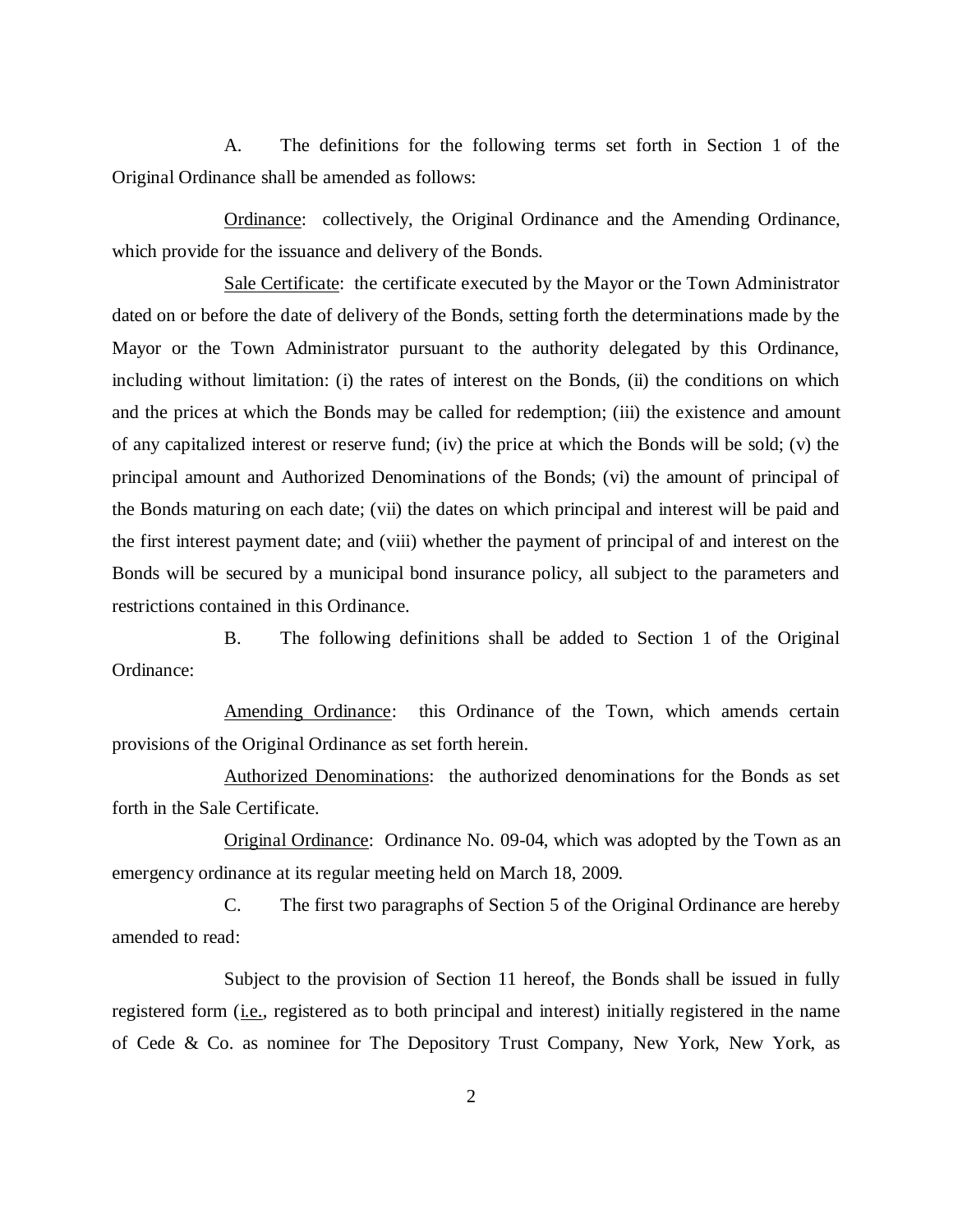securities depository for the Bonds. The Bonds shall be dated as of the date of delivery, shall be issued in the Authorized Denominations set forth in the Sale Certificate (provided that no Bond may be in a denomination which exceeds the principal coming due on any maturity date, and no individual Bond will be issued for more than one maturity) and shall be numbered in such manner as the Registrar may determine.

The Bonds shall mature, bear interest from their dated date to maturity and be sold, all as provided in the Sale Certificate; provided that (a) the aggregate principal amount of the Bonds shall not exceed \$2,200,000; (b) the maximum net effective interest rate of the Bonds shall not exceed 6.75% as hereby determined by the Board of Trustees; (c) the Bonds shall mature no later than December 1, 2037; (d) the purchase price of the Bonds shall not be less than 95%; (e) the maximum annual repayment cost of the Bonds shall not exceed the maximum annual repayment cost limitation of the Election properly allocable to the Bonds; (f) the maximum total repayment cost of the Bonds shall not exceed the total repayment cost limitation of the Election properly allocable to the Bonds; (g) the first optional redemption date on the Bonds shall not be later than December 1, 2019; and (h) the optional redemption price shall not exceed 100%. Interest on the Bonds shall be calculated on the basis of a 360-day year of twelve 30-day months, payable semiannually on June 1 and December 1, commencing on the date provided in the Sale Certificate.

D. Section 6(A) of the Original Ordinance is hereby amended to read:

The Bonds designated in the Sale Certificate will be subject to redemption at the option of the Town from any legally available funds on the dates set forth in the Sale Certificate in whole, or in part from any maturities, in any order of maturity and by lot within a maturity from Bonds of the same maturity and interest rate, in such manner as the Town may determine (giving proportionate weight to Bonds in denominations larger than the minimum Authorized Denomination), at the price set forth in the Sale Certificate, subject to the parameters and restrictions of this Ordinance.

E. Section 6(C) of the Original Ordinance is hereby amended to read:

In the case of Bonds of a denomination larger than the minimum Authorized Denomination, a portion of such Bond may be redeemed, in which case the Registrar shall,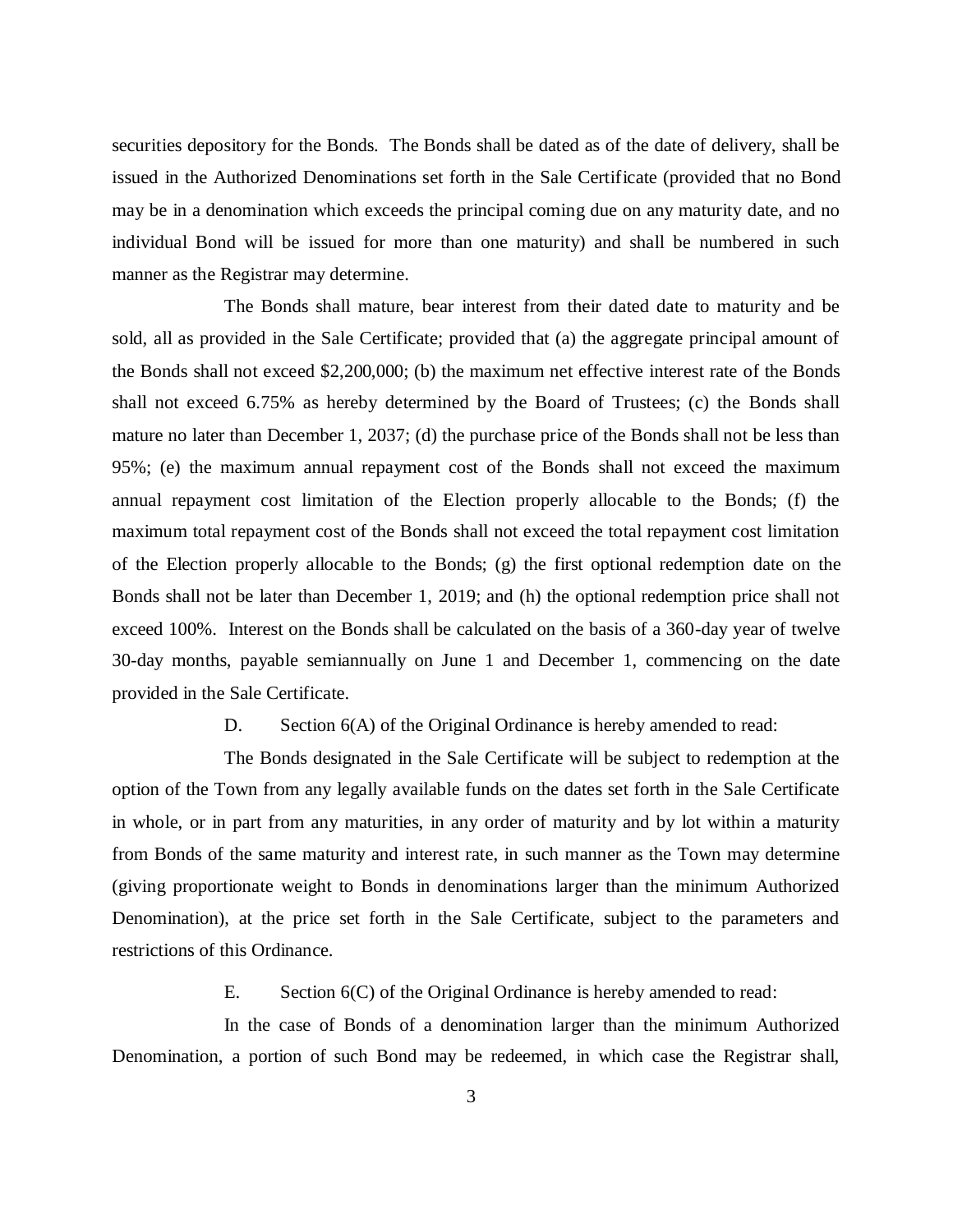without charge to the Owner of such Bond, authenticate and issue a replacement Bond or Bonds for the unredeemed portion thereof.

F. Section 10(A) of the Original Ordinance is hereby amended to read:

Records for the registration and transfer of the Bonds shall be kept by the Registrar, which is hereby appointed by the Town as registrar (*i.e.*, transfer agent) for the Bonds. Upon the surrender for transfer of any Bond at the Registrar, duly endorsed for transfer or accompanied by an assignment duly executed by the registered owner or his attorney duly authorized in writing, the Registrar shall enter such transfer on the registration records and shall authenticate and deliver in the name of the transferee or transferees a new Bond or Bonds of a like aggregate principal amount and of the same maturity and interest rate, bearing a number or numbers not previously assigned. Bonds may be exchanged at the Registrar for an equal aggregate principal amount of Bonds of the same maturity and interest rate in Authorized Denominations. The Registrar shall authenticate and deliver a Bond or Bonds which the registered owner making the exchange is entitled to receive, bearing a number or numbers not previously assigned. The Registrar may impose reasonable charges in connection with such exchanges and transfers of Bonds, which charges (as well as any tax or other governmental charge required to be paid with respect to such exchange or transfer) shall be paid by the registered owner requesting such exchange or transfer.

G. Section 11(B) of the Original Ordinance is hereby amended to read:

In the case of a transfer to a successor of DTC or its nominee as referred to in clause (1) or (2) of subsection A hereof, upon receipt of the Outstanding Bonds by the Registrar together with written instructions for transfer satisfactory to the Registrar, a new Bond for each maturity and interest rate of the Bonds then Outstanding shall be issued to such successor or new depository, as the case may be, or its nominee, as is specified in such written transfer instructions. In the case of a resignation or determination under clause (3) of subsection A hereof and the failure after reasonable investigation to locate another qualified depository for the Bonds as provided in clause (3) of subsection A hereof, and upon receipt of the Outstanding Bonds by the Registrar, together with written instructions for transfer satisfactory to the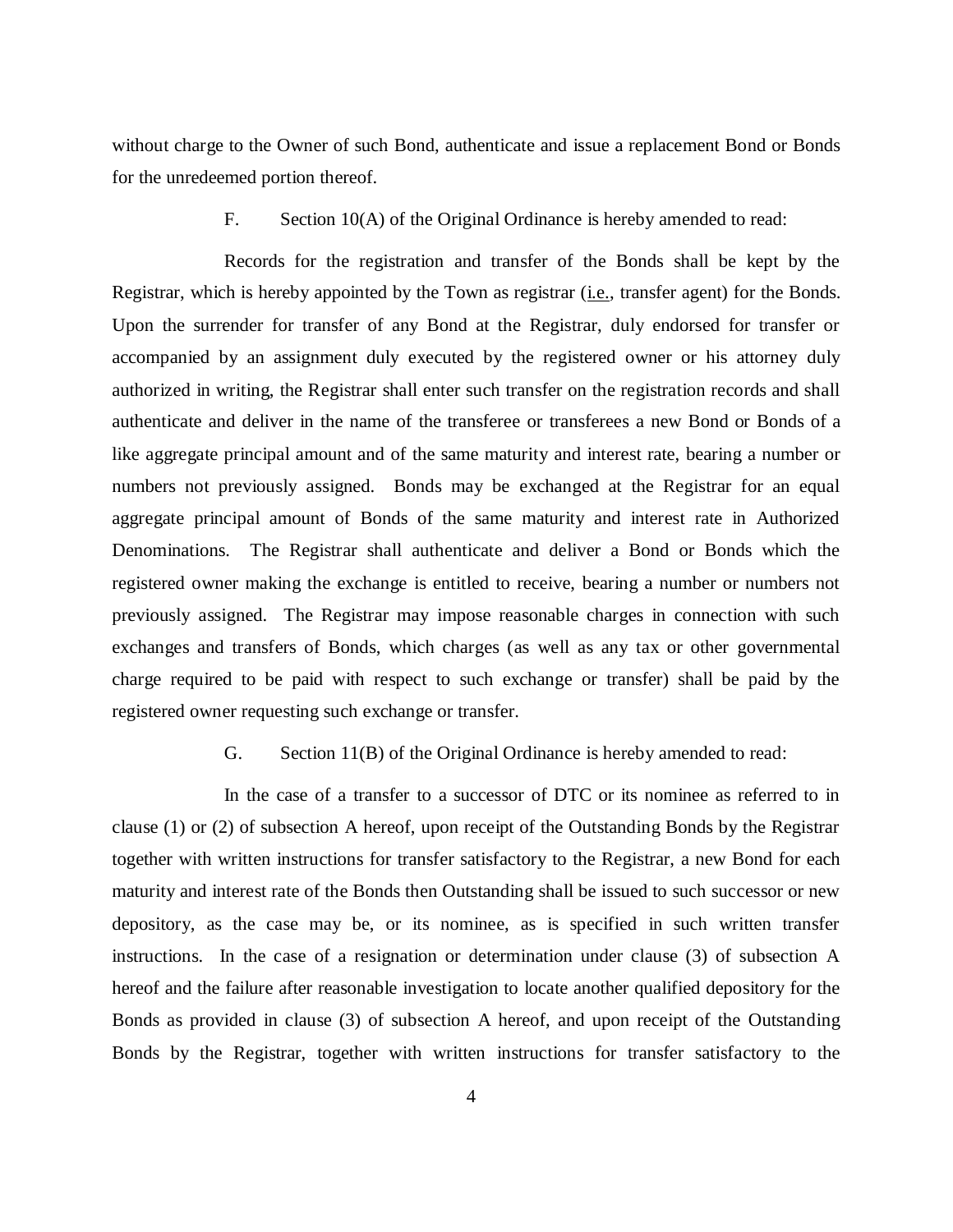Registrar, new Bonds shall be issued in authorized amounts, registered in the names of such Persons, and in such Authorized Denominations as are requested in such written transfer instructions; however, the Registrar shall not be required to deliver such new Bonds within a period of less than 60 days from the date of receipt of such written transfer instructions.

H. The first paragraph of Section 12 of the Original Ordinance is hereby amended to read:

When the Bonds have been duly executed by appropriate Town officers and authenticated by the Registrar, the Town shall cause the Bonds to be delivered to the Underwriter on receipt of the agreed purchase price. The Bonds shall be delivered in such Authorized Denominations as the Underwriter shall direct (but subject to the provisions of Sections 10 and 11 hereof).

I. Section 15 of the Original Ordinance is hereby amended to read:

There is hereby created a fund of the Town to be known as the "Town of Hudson, Colorado, Limited Tax General Obligation Bonds, Series 2009 Reserve Fund" (the "Reserve Fund"), which will be held by the Paying Agent pursuant to the Registrar and Paying Agent Agreement. The Reserve Fund shall be funded to the extent provided in the Sale Certificate, and if so funded, the provisions of this Section shall apply.

Moneys in the Reserve Fund shall be applied, if necessary, for the payment of the principal of or interest on the Bonds in the event that moneys in the Bond Fund are insufficient therefor. The Town shall accumulate funds within the Reserve Fund and replace any moneys withdrawn from the Reserve Fund and applied to the payment of the Bonds as soon as possible from amounts generated by the Limited Mill Levy not then required for the payment of the principal of and interest on the Bonds until the amount deposit in the Reserve Fund is equal to the Reserve Fund Requirement. The Reserve Fund shall be maintained in the amount of the Reserve Fund Requirement until such time as the amount credited thereto, when combined with moneys in the Bond Fund, will be sufficient to pay the principal of, premium if any, and interest on all of the Bonds, at which time such moneys may be applied for such purpose. The Reserve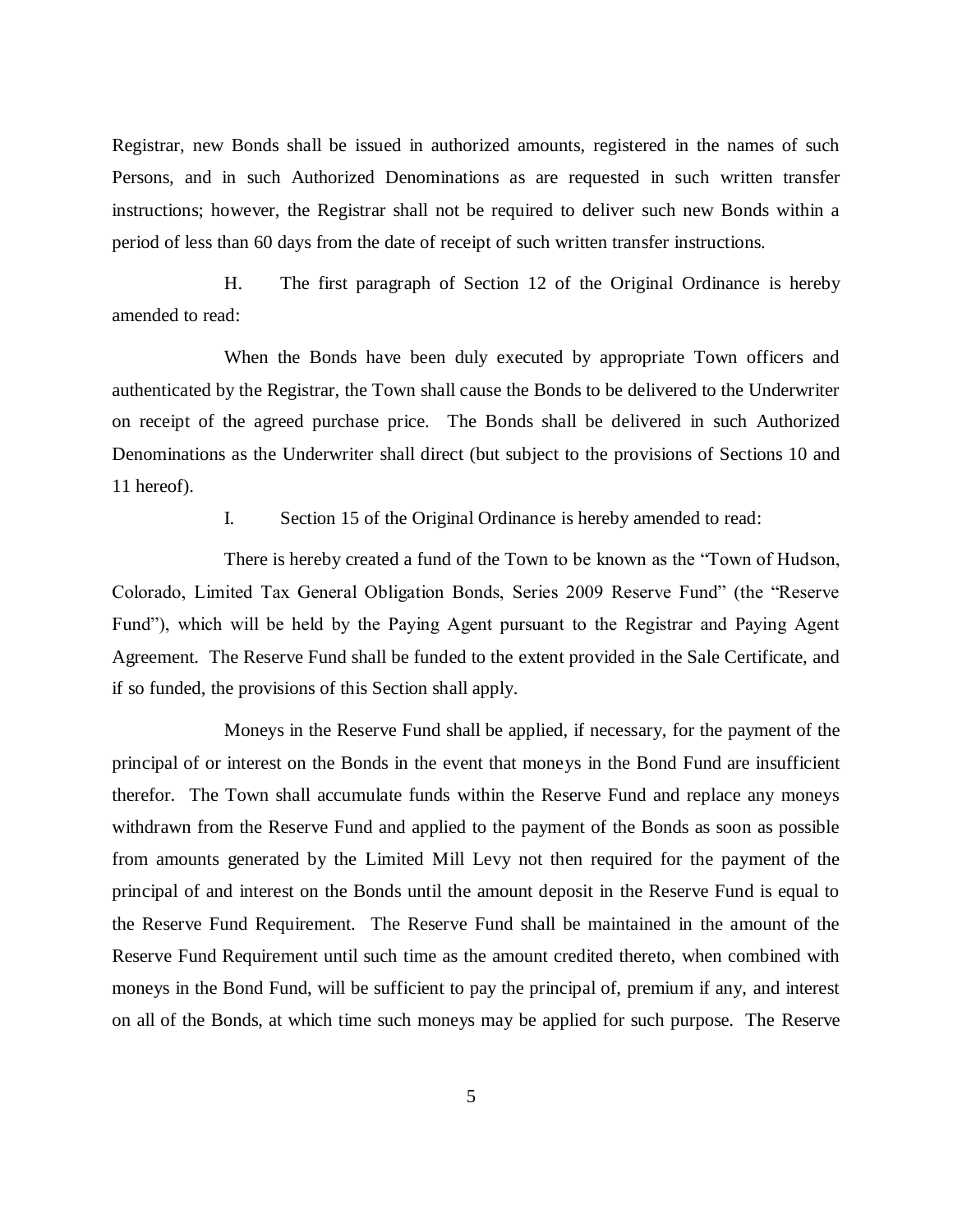Fund and all assets thereof are hereby pledged to the payment of the principal of and interest on the Bonds.

J. Section 20(B)(3) of the Original Ordinance is hereby amended to read:

the amount that would be generated by an ad valorem mill levy (a mill being equal to  $1/10$  of  $1¢$ ) of 15.966 mills imposed upon all taxable property in the Town based upon the most recent certified assessed valuation for the Town provided by the county assessor is not less than 150% of the Combined Maximum Annual Principal and Interest Requirements for the Bonds, any outstanding Parity Bonds, and the Parity Bonds proposed to be issued.

**Section 3. Approval of Registrar and Paying Agent Agreement**. The form, terms and provisions of the amended Registrar and Paying Agent Agreement are hereby approved, and the Town shall enter into and perform its obligations under the Registrar and Paying Agent Agreement, in substantially the form as is on file with the Town Clerk, with only such changes therein as are required by the circumstances and are not inconsistent with the Ordinance.

**Section 4. Disposition of Ordinance**. This Amending Ordinance, as adopted by the Board of Trustees shall be numbered and recorded by the Town Clerk in the official records of the Town. The adoption and publication shall be authenticated by the signatures of the Mayor, or Mayor Pro Tem, and Town Clerk, and by the certificate of publication.

**Section 5. Emergency Declaration**. It is hereby found and determined by the Board of Trustees that: (i) the construction and acquisition of the Project is necessary in the public interest in order to properly and safely serve the Town and its residents; (ii) the long-term financing of the Project by the issuance of the Bonds pursuant to the Ordinance is necessary in order to reduce the costs of the Project. As a result of the foregoing, the Board of Trustees hereby declares that an emergency exists, and that this Amending Ordinance is necessary to the immediate preservation of the public health and safety, all in accordance with §31-16-105, C.R.S.

6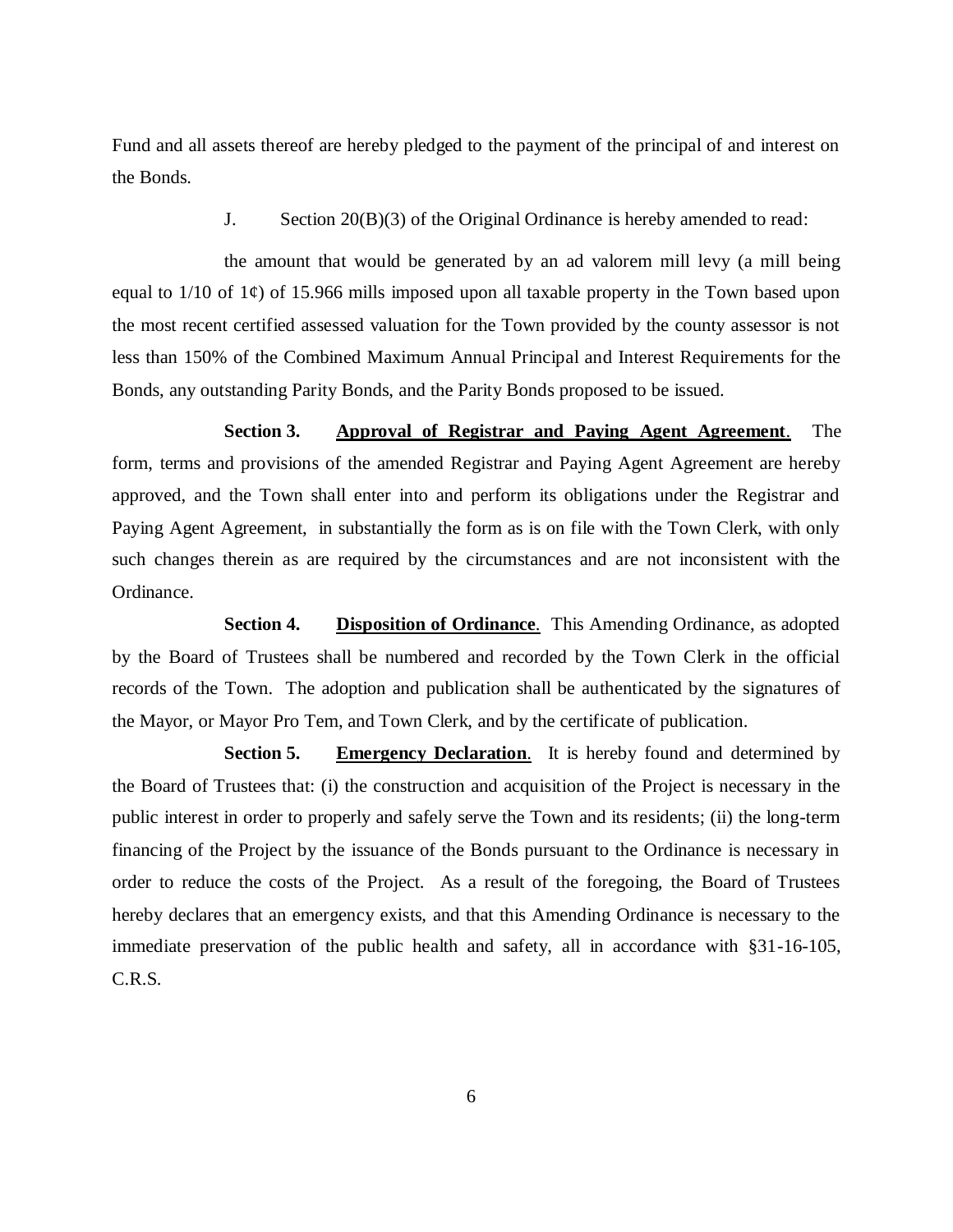**Section 6. Effective Date**. This Amending Ordinance shall take effect upon adoption by the affirmative vote of three-fourths (3/4) of the members of the Board of Trustees pursuant to §31-16-105, C.R.S.

PASSED AND ADOPTED AS AN EMERGENCY ORDINANCE this 29<sup>th</sup> day of April, 2009.

(S E A L) **TOWN OF HUDSON, COLORADO**

Neal Pontius, Mayor

ATTEST:

\_\_\_\_\_\_\_\_\_\_\_\_\_\_\_\_\_\_\_\_\_\_\_\_\_\_\_\_\_\_\_\_\_\_\_\_ Linnette Barker, Town Clerk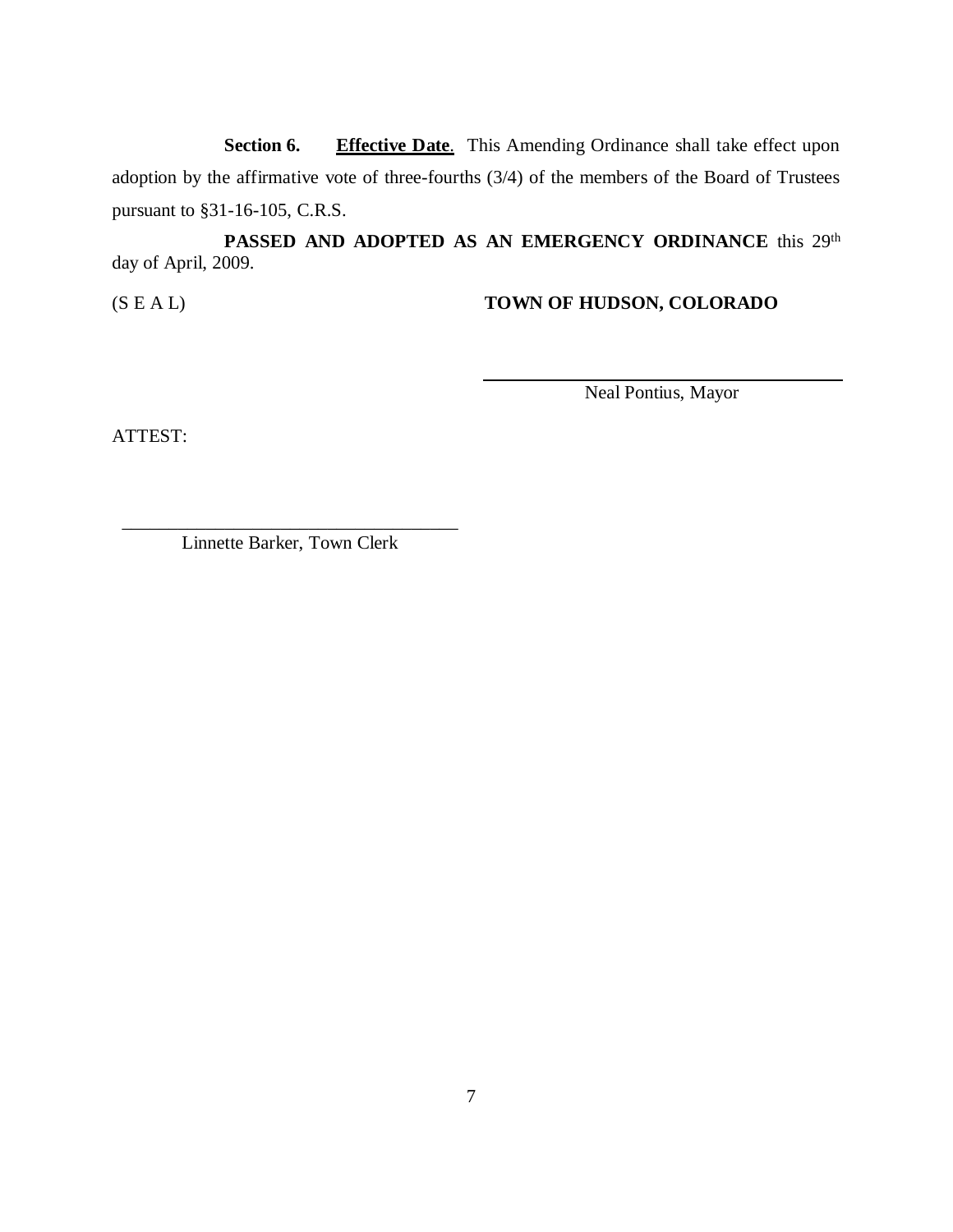| STATE OF COLORADO     |         |
|-----------------------|---------|
|                       |         |
| COUNTY OF WELD        | $)$ SS. |
|                       |         |
| <b>TOWN OF HUDSON</b> |         |

I, Linnette Barker, the Town Clerk of the Town of Hudson, Colorado, do hereby certify:

1. That the foregoing pages are a true, correct, and complete copy of an ordinance (the "Ordinance") amending Ordinance No. 09-04 relating to the Town's Limited Tax General Obligation Bonds, Series 2009 adopted by the Board of Trustees (the "Board") of the Town at a special meeting of the Board held at the Town Hall on April 29, 2009.

2. The Ordinance was adopted on first reading as an emergency ordinance at an open, special meeting of the Board on April 29, 2009 by an affirmative vote of three fourths (3/4) of the members of the Board as follows:

| Name                | "Yes" | $^{\circ}$ No" | Absent | Abstain |
|---------------------|-------|----------------|--------|---------|
| <b>Neal Pontius</b> |       |                |        |         |
| John Honnold        |       |                |        |         |
| Barbara Baker       |       |                |        |         |
| Isidro Guardado     |       |                |        |         |
| Dwayne Haynes       |       |                |        |         |
| Robert Lehl         |       |                |        |         |
| Tammy McCain        |       |                |        |         |

3. The Ordinance has been signed by the Mayor, sealed with the corporate seal of the Town, attested by me as Town Clerk, and duly recorded in the books of the Town; and that the same remains of record in the book of records of the Town.

4. That notice of the special meeting of April 29, 2009 attached hereto as Exhibit  $\overline{A}$  was posted within the Town at least 24 hours before such meeting as required by law.

5. That the Ordinance was published in full after first reading in the *Greeley Tribune*, a newspaper of general circulation within the Town, on \_\_\_\_\_\_\_\_\_\_\_\_\_\_, 2009. The affidavit of publication is attached hereto as **Exhibit B**.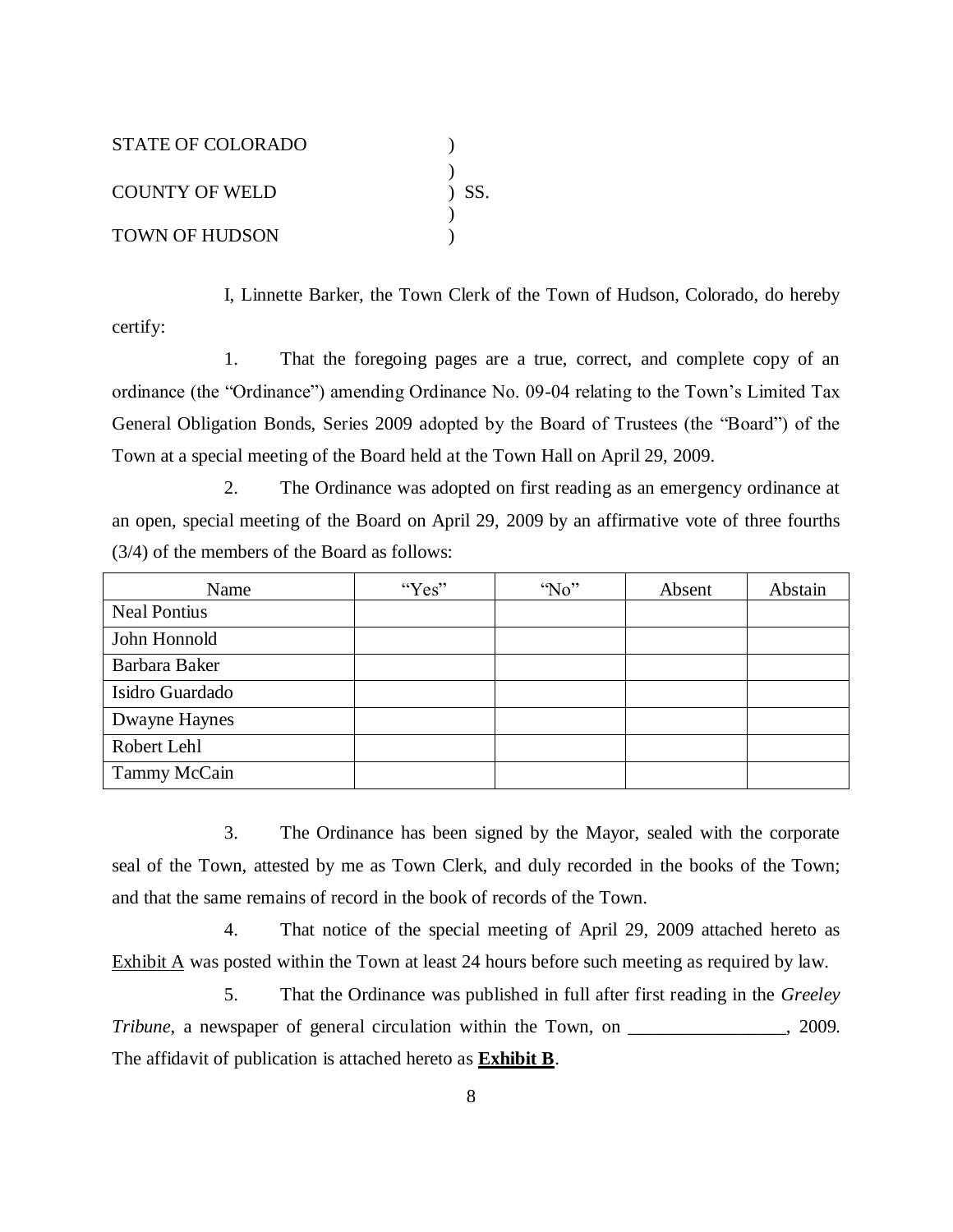IN WITNESS WHEREOF, I have hereunto set my hand and affixed the seal of said Town this \_\_\_\_\_\_\_ day of \_\_\_\_\_\_\_\_\_\_\_\_, 2009.

(SEAL) Linnette Barker, Town Clerk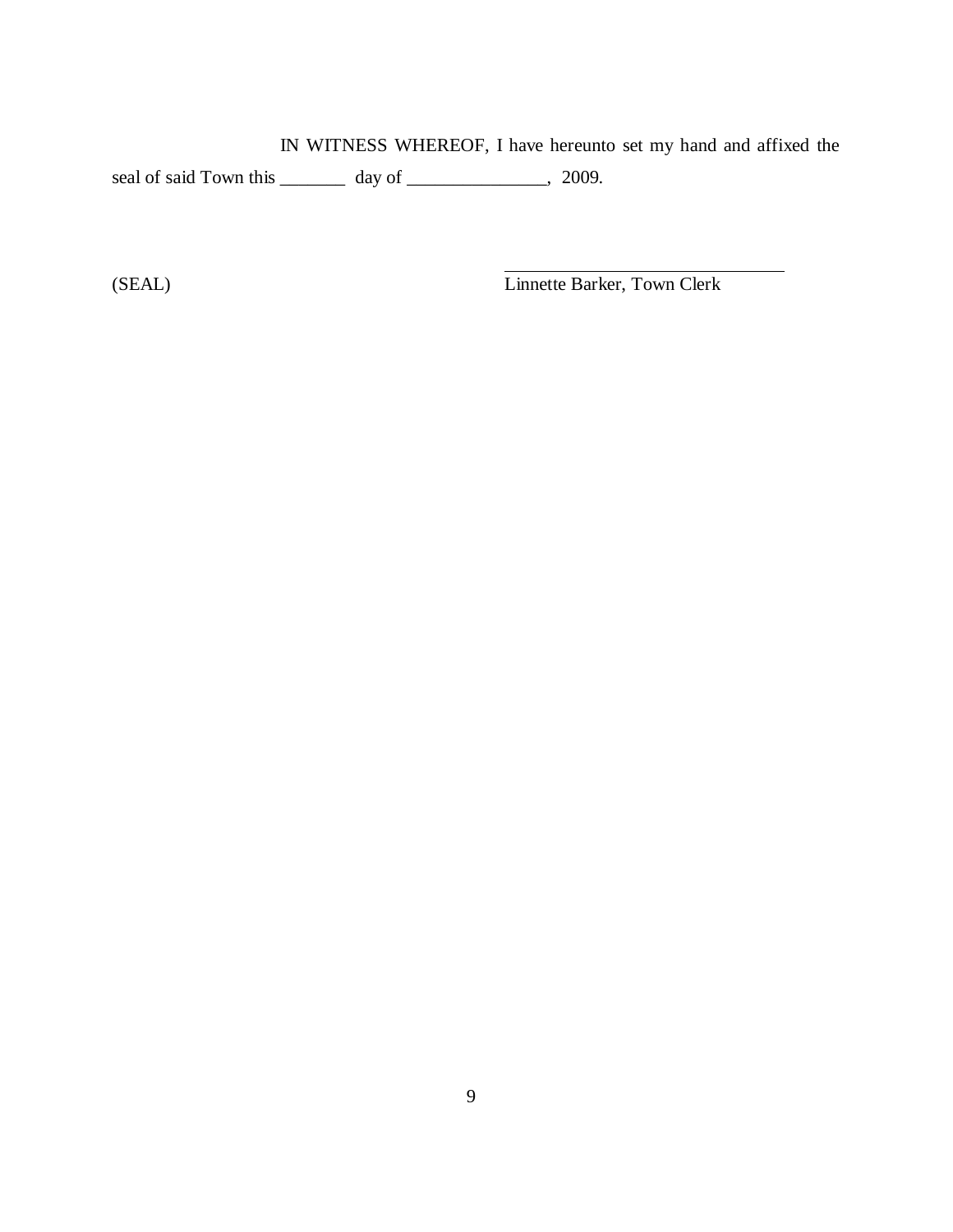## EXHIBIT A

(Attach Notice of Meeting)